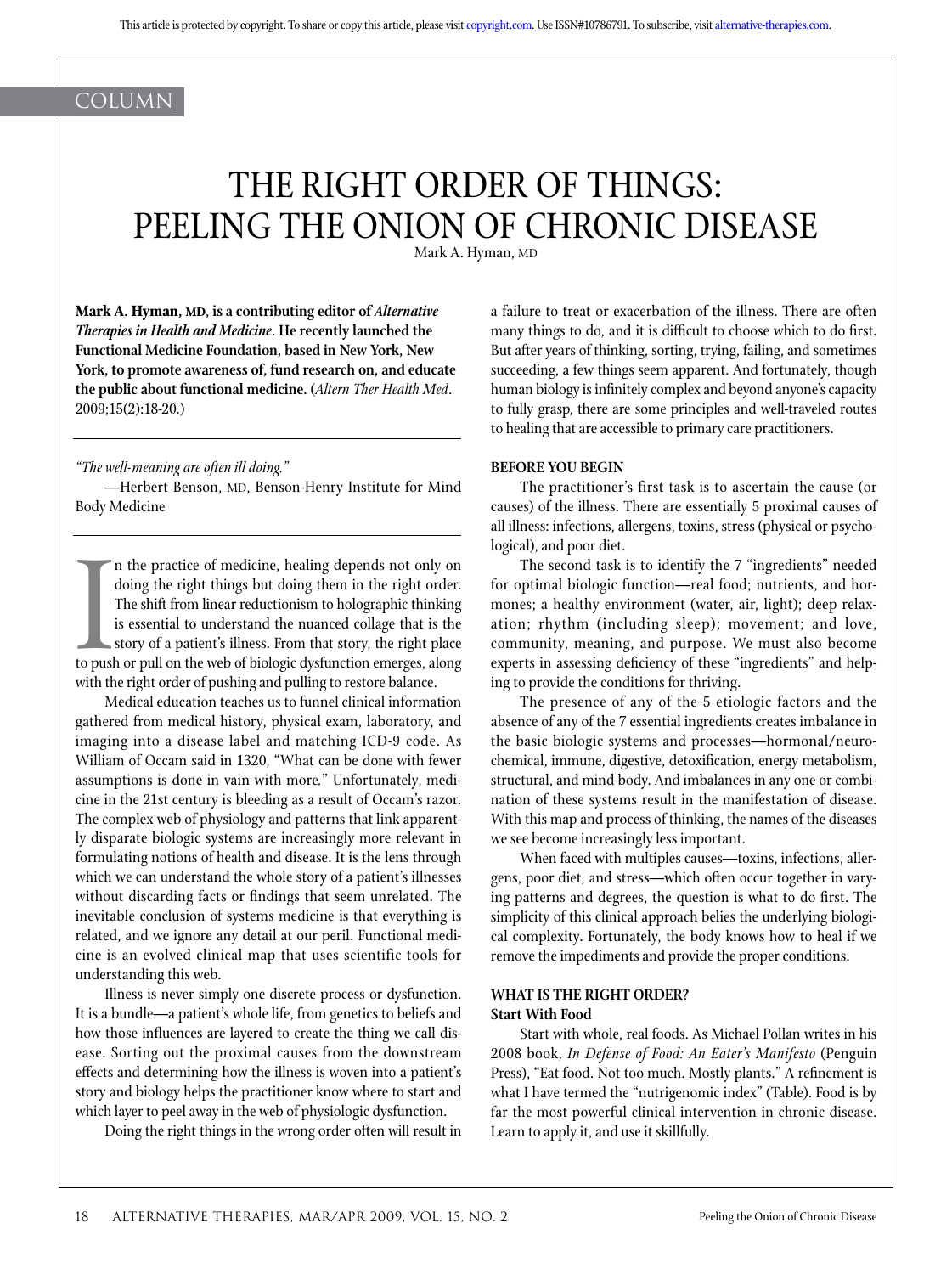#### **TABLE** Nutrigenomic Index

A whole, unprocessed, predominantly plant-based diet provides the highest nutrigenomic index based on the following properties:

- Low glycemic load—the overall balance of the meal
- Proper fatty-acid composition—high level of healthy omega-3 fats vs omega-6 fats, low in saturated fats and no trans fats.
- High phytonutrient density—high level of phytonutrients and antioxidants
- Healthy protein—lean, healthful, predominantly plant-based proteins or pasture-raised animal products
- High micronutrient density—high amounts of vitamins and minerals
- Low allergenic burden—low in foods that are highly allergenic (gluten, dairy, and others based on personalized prescription)
- Low toxic burden—minimizes toxic burden of food, (eg, no/few added hormones, pesticides, antibiotics, or other artificial additives)
- Healthy PH balance—provides proper balance between acidity and alkalinity
- Healthy salt:potassium ratio—low in salt and high in potassium
- High fiber content—high in fiber to help slow the insulin response and optimize digestive health

#### **Remove Food Allergens**

Delayed type-3 hypersensitivity IgG-mediated food responses are among the most potent triggers for chronic symptoms and immune system upregulation.1 A trial of a comprehensive elimination diet for 2 to 3 weeks with systematic food reintroduction is a powerful therapeutic and diagnostic tool. After introducing a whole-foods, low-glycemic-load, phytonutrient-dense diet, food elimination/provocation is the least expensive and most powerful diagnostic and therapeutic tool available to primary care practitioners. Becoming familiar with the manifestations of gluten intolerance and the continuum of gluten-related disorders is a neglected and powerful therapeutic tool in medicine.

#### **Fix the Gut**

Health starts in the gut. The digestive tract has an independent nervous system, the enteric nervous system, and contains 60% of our immune, system. Skill in assessment based on history and appropriate diagnostic tests (celiac panel, metabolic, immune, and microbiological analysis) and in treatment of the primary gut dysfunctions—including increased intestinal permeability, delayed food allergy, small intestinal bacterial overgrowth (SIBO), yeast overgrowth, parasites, and worms—is essential. Antibiotics, antifungals, and antiparasitic and antihelminthic medications or botanicals are the first step in eradicating triggers for intestinal dysfunction. Repair and healing of the gut requires use of digestive enzymes, prebiotics, probiotics, and nutrients needed for epithelial repair, including zinc, omega 3 fats, gamma-linolenic acid, glutamine, and antiinflammatory botanicals such as quercetin and curcumin.

#### **Optimize Nutrient Status**

Nutrient deficiencies affect up to 92% of Americans.<sup>2</sup> Learn

the clinical manifestations and therapeutic treatment for the most common nutrient therapies. These are magnesium (think anything that is tight, irritable, or crampy—muscles, bowels, lungs, moods); zinc (for immune function); vitamin D (for anyone who lives in the upper northern and lower southern hemispheres and is not on supplementation); methylation  $(B_{\kappa},$  folic acid,  $B_{12}$ ) necessary for detoxification, cognitive function, and DNA repair; and omega-3 fatty acids (EPA and DHA), the stuff of which we are made. Become an expert in the diagnosis of these common deficiencies and their treatment.

#### **Balance Hormones**

Dietary disruption of hormones (sugar and refined flour), endocrine disruptors or xenobiotics (petrochemicals and heavy metals), and chronic stress are rampant. Four categories of hormones are the most important to learn to assess and treat: insulin resistance, hypothalamic-pituitary-adrenal (HPA) axis dysfunction and subclinical adrenal insufficiency, thyroid dysfunction, and sex hormone dysfunction. Diet, exercise, stress management, bioidentical hormone replacement, nutrient support, and herbal therapies are among the most effective tools, along with oriental medicine.

#### **Support Energy Metabolism**

The end result of many nutritional, toxic, allergic, infectious, and dietary insults is injury to the mitochondria, unchecked oxidative stress, loss of energy, and ultimately, apoptosis or cell death.3 Mitochondrial dysfunction has led to epidemics of obesity, diabetes, fatigue, developmental and neurodegenerative disorders, and accelerated aging. Understanding how to assess mitochondrial dysfunction using organic acid analysis and supporting and protecting mitochondrial function through the use of phospholipids, essential fatty acids, acetyl-L-carnitine, coenzyme  $Q_{10}$ , D-ribose, magnesium/potassium aspartate, alpha lipoic acid, NADH, riboflavin, niacin, and n-acetyl-cysteine (NAC) are important steps in supporting health and recovery from chronic illness.

#### **Enhance Detoxification**

Detoxification is one of the most important and metabolically demanding functions of our physiology. The toxic burden of 2.9 billion pounds of petrochemical toxins and 6 million pounds of mercury unloaded into our environment every year has put undue stress on our capacity for detoxification.<sup>4</sup> Identifying heavy-metal toxicity, particularly mercury and lead, through provocation challenge testing is an advanced skill worth learning.

Becoming skillful in strategies for upregulating endogenous phase 1 and phase 2 detoxification enzymes through phytonutrients, amino acids, and vitamins and minerals is essential in treating chronic disease. The twin intersecting pathways of methylation and sulfation are central to detoxification and near the center of all chronic diseases. However, mobilizing toxins must be done after all other aspects of our biologic systems have been optimized and pathways for detoxification are working at full speed.